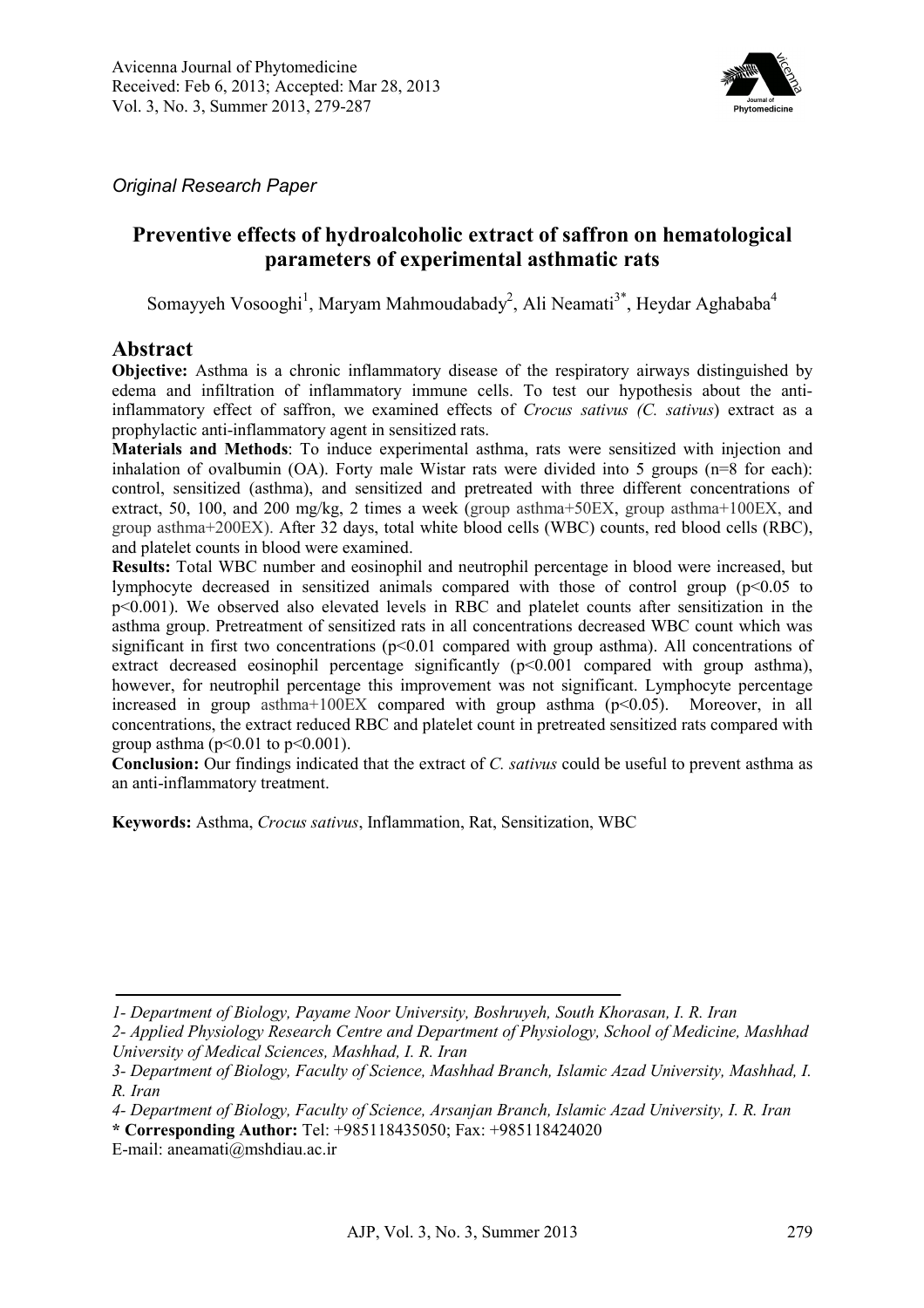# **Introduction**

Bronchial asthma is a chronic disorder characterized by airway inflammation, reversible airway obstruction, mucus hypersecretion, and airway hyperresponsiveness (Nakagome and Nagata, 2011). In the process of airway inflammation of asthma, a variety of cells, such as eosinophils, lymphocytes, mast cells, and neutrophils are involved. In susceptible individuals, this inflammation causes recurrent episodes of wheezing, breathlessness, chest tightness, and coughing (Bloemen et al., 2007). Eosinophils preferentially accumulate at sites of allergic inflammation and are believed to play an important role in the pathophysiology of asthma through the release of a variety of inflammatory mediators, including radical oxygen species and cytokines (Gleich, 2000). Accumulating evidence established that eosinophils largely contribute to the development of airway remodeling of asthma through transforming growth factor (TGF)-β (Flood-Page et al., 2003; Humbles et al., 2004). The other possible mechanism by which eosinophils contribute to the airway disease of asthma may be by adhesion to and then migrating across vascular endothelial cells. These processes are largely regulated by cytokines/chemokines produced by a variety of cells, including T-helper 2 (Th2) cells (Barrett and Austen, 2009). Not only eosinophilic inflammation but also neutrophilic inflammation may play roles in severe asthma, so that infiltration of these two cell types is increased into the airways of asthmatic patients. Since many inflammatory cells play a role in the pathological characteristic feature of asthma, anti-inflammatory treatment is a main solution for management of the disease.

*Crocus sativus* L. is a flowering plant in the Iridaceae family and is commonly known as saffron (Hosseinzadeh and Nassiri-Asl, 2012). Different constituents of the stigma of this plant are crocins, safranal, picrocrocin, ketoisophorone, isophorone, and glycosidic terpenoids (Tarantilis et al., 1995).

In traditional medicine, the stigmas of this plant have been used as antispasmodic and expectorant (Rios et al., 1996). Pharmacological studies proved that saffron extracts or its compounds have radical scavenging and anti-oxidant properties (Assimopoulou et al., 2005; Rios et al., 1996). Antitussive (Hosseinzadeh and Ghenaati, 2006) and anti-inflammatory (Boskabady et al., 2012; Hosseinzadeh and Younesi, 2002; Mousavi and Bathaie, 2011) effects of saffron have also been reported. Moreover, previous reports showed the relaxant effect of saffron on tracheal smooth muscle (Boskabady and Aslani, 2006). The inhibitory effect of the plant on histamine  $(H_1)$  receptor (Boskabady et al., 2010b) and its stimulatory effect on β-adrenoceptors (Nemati et al., 2008) have also been documented.

Therefore, according to known properties of saffron and pathogenesis of asthma, the effect of the hydroalcoholic extract of *C. sativus* on total blood elements and differential white blood cells (WBC) count in peripheral blood of sensitized rats was evaluated in this study.

## **Materials and Methods**

### **Plant material and preparation of the extract**

Saffron was harvested from saffron farms of Boshrooyeh (northeast of Iran) and the plant was identified by botanists in the herbarium of Ferdowsi University of Mashhad. The specimen number of the plant is 293-0303-1.

Hydroalcoholic extract was prepared with 10 g of its ground petal stigma and 400 mL of 70% aqueous-alcoholic solution in a Soxhlet extractor for 14 h. The prepared extract was concentrated to 100 mL with a rotatory evaporator in low pressure and filtered through a 0.2-mm filter to be sterilized. The resulting extract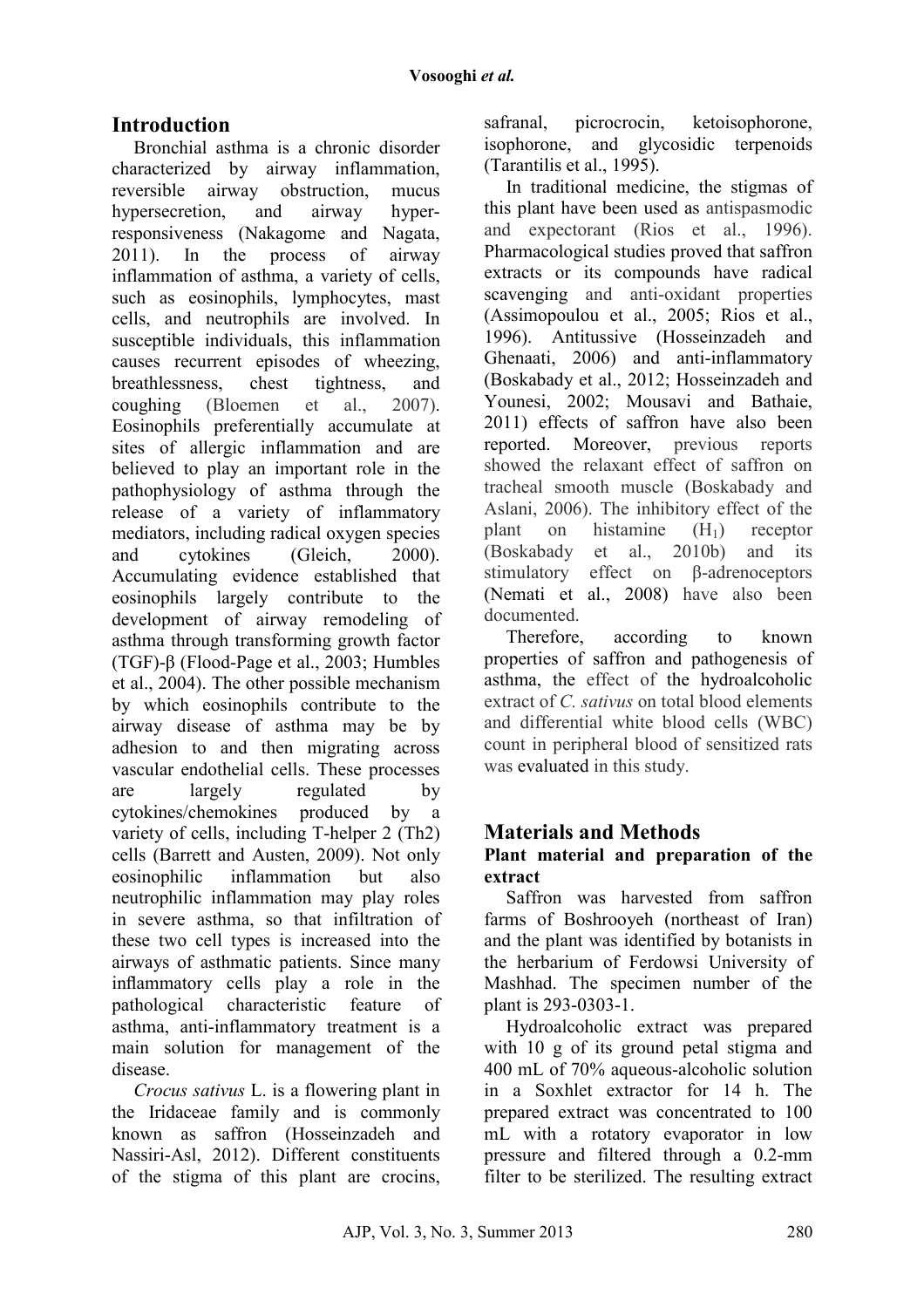was concentrated under reduced pressure and stored at −20 °C until being used. The extract was dissolved in saline in order to arrive at desired concentrations and was then applied.

#### **Study design**

The experiments were performed using 40 male Wistar rats weighing approximately 200–250 g and were randomly divided into five groups (n=8 for each group) as follows:

1. Control group (not sensitized, group C).

2. Sensitized with ovalbumin (OA) alone (group asthma).

3. Sensitized and treated with 50 mg/kg extract of *C. sativus* post sensitization during 32 days (group asthma+50EX).

4. Sensitized and treated with 100 mg/kg extract of *C. sativus* post sensitization during 32 days (group asthma+100EX).

5. Sensitized and treated with 200 mg/kg extract of *C. sativus* post sensitization during 32 days (group asthma+200EX).

#### **Animal sensitization and animal groups**

The animals were kept in a  $22 \pm 2$  °C temperature with a 12 h light/dark cycle and fed with standard diet and tap drinking water. The animals were acclimatized for at least 7 days before use in experiments and then, animals were sensitized to OA according the method described previously (Boskabady and Adel-Kardan, 1999; Boskabady and Ziaei, 2003). Briefly, rats were sensitized to 1 mg OA (Sigma Chemical Ltd, UK) and 50 mg  $Al(OH)3$ dissolved in 0.5 ml saline i.p. One week later, they were given 0.02 mg OA and 50 mg  $AI(OH)$ <sub>3</sub> dissolved in 0.5 ml saline i.p. as a booster dose. From day 14, sensitized animals were exposed to an aerosol of 4% OA for  $18\pm1$  days, 5 min daily.

The aerosol was administered in a closed chamber, dimensions  $30\times20\times20$  cm<sup>3</sup> using a nebulizer (CX3, Omron Healthcare Europe B.V., the Netherlands). Control animals were treated similarly but saline was used instead of OA solution. Treated animals received different concentrations of saffron extract twice a week as intraperitoneal injection simultaneously for sensitization during 32 days. The study was performed in the Department of Biology, Faculty of Science, Mashhad Branch, Islamic Azad University, Iran, and was approved by the ethical committee of the same institute.

#### **Blood cells count**

At the end of the experiment period, the rats were anesthetized by intraperitoneal injection of chloral hydrate (400 mg/kg). With a EDTA-coated syringe, five ml blood sample was taken by cardiac puncture immediately after anesthesia and exposing the animals chest. The leukocyte count was determined on blood samples diluted 1:10 in Turk solution by means of a Neubauer's hemocytometer. The Turk solution consisted of 1 mL of glacial acetic acid, 1 mL of Gentian Violet Solution 1% and 100 mL distilled water. To avoid aggregation of white blood cells, fresh blood always maintained on ice. Instantly, selected smears were fixed with methanol and stained with Giemsa's solution, and then used for a differential count of the white blood cells. According to staining and morphological criteria, differential cell analysis was done under the light microscope by counting 100 cells, and the percentage of each cell type was calculated.

The erythrocyte number (RBC) was counted in a Neubauer's hemocytometer after the sample was diluted (1:200) in saline solution. For determining the platelet count, whole blood was diluted with 1% ammonium oxalate solution. The standard dilution for platelet counts was 1:100. The dilution was mixed well and incubated to permit lysis of the erythrocytes. Following the incubation period, the dilution was mounted on a hemacytometer. The cells were allowed to settle and then were counted in a specific area of the hemacytometer chamber under the light microscope.

### **Statistical analysis**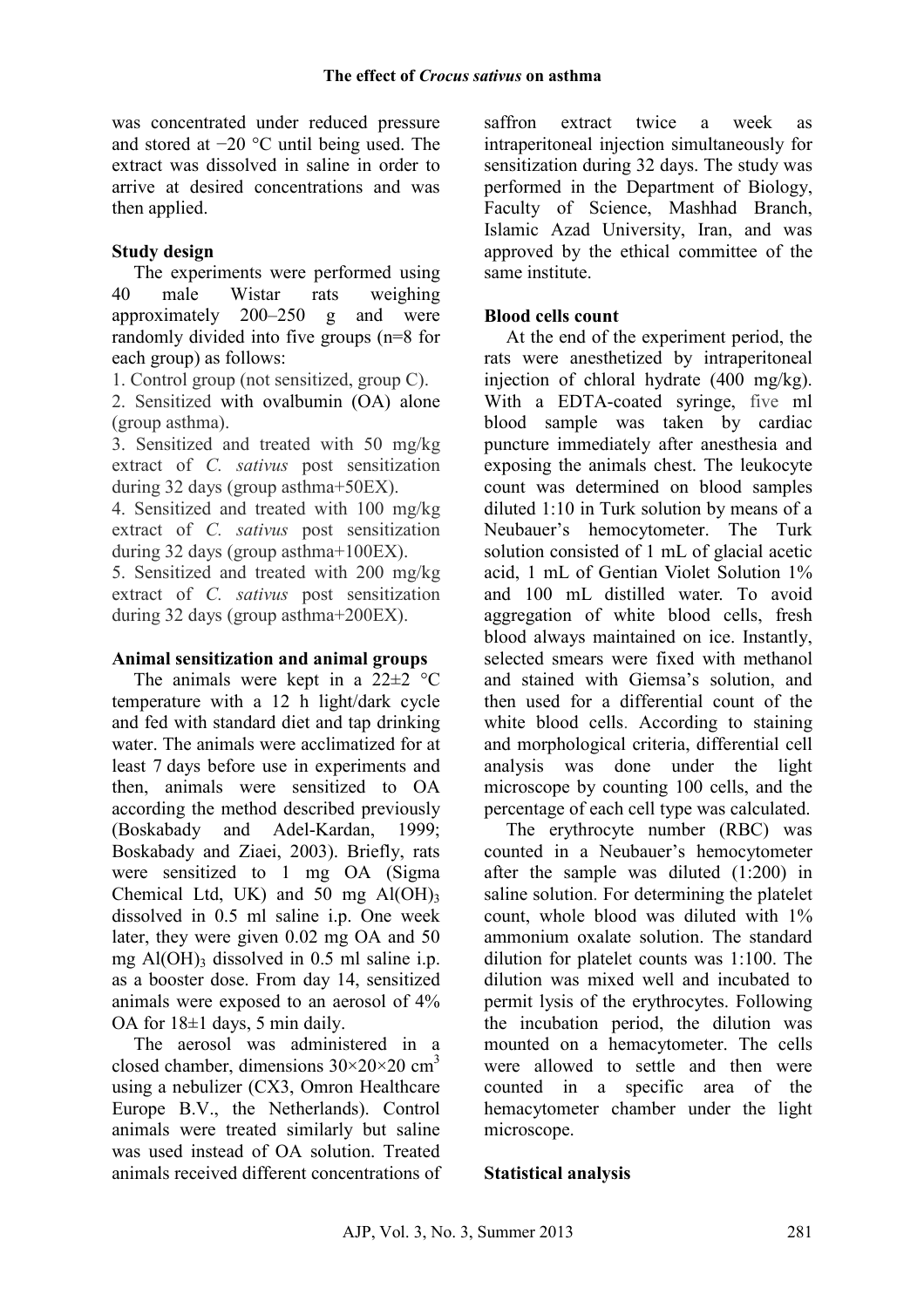All data are expressed as mean±SEM. Comparisons were performed using oneway ANOVA with SPSS software. p-values less than 0.05 were considered to be statistically significant.

#### **Results**

#### **Total and differential WBC count**

Total WBC count and the percentage of eosinophil and neutrophil in blood of group asthma were significantly higher than those of group  $C$  ( $p<0.001$  for total WBC count and eosinophil and  $p<0.05$  for neutrophil) (Figures 1 to 3). The percentage of lymphocyte in group asthma was lower than group  $C$  ( $p<0.05$ ) (Figure 4). In sensitized animals treated with different concentrations of saffron, total WBC was decreased compared with asthmatic group. These reductions were significant in the first two concentrations of extract  $(p<0.01$ for groups of asthma+50EX and asthma+100EX) (Figure 1). Treatment with different concentrations of extract caused significant decreases in eosinophil percentage (p<0.001 for all groups) (Figure 2). Compared with sensitized animals, there was a reduction in percentage of neutrophils in animal groups treated with different concentrations of extract which was not significant (Figure 3). The percentage of lymphocyte in groups received the extract, were higher than group asthma  $(p<0.05$  in asthma+100EX) (Figure 4).

#### **RBC count**

In group asthma, mean number of RBC increased compared with group C, but, this increase was not significant. However, RBC count in sensitized animals treated with different concentrations of saffron was reduced significantly ( $p<0.01$  to  $p<0.001$ ) (Figure 5).

#### **Platelet count**

The mean platelet count in group asthma was higher than group  $C$  ( $p<0.001$ ). In sensitized animals which received the extract of saffron a reduction was observed in mean platelet number, which was significant in the first two concentrations of extract compared with group asthma (p<0.01 for groups asthma+50EX and asthma+100EX) (Figure 6).



Figure 1. Total number of blood WBC in control, sensitized (asthma), and sensitized treated with three concentrations of the extract (asthma+50Ex, asthma+100Ex and asthma+200Ex). Data are expressed as mean $\pm$ SEM. (n = 8).  $+++p<0.001$ , versus control group. \*\*p $< 0.01$ , versus asthma group.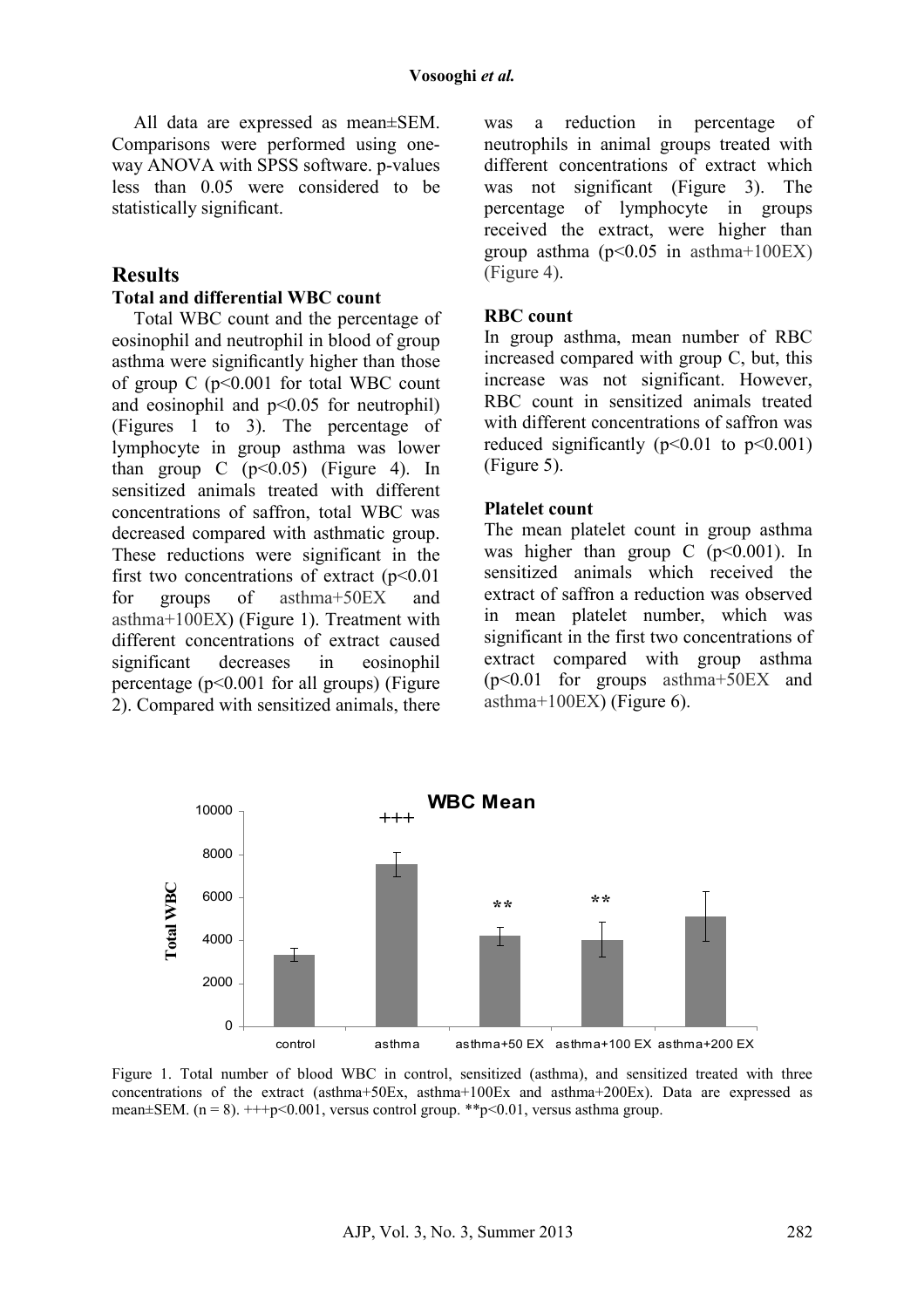

Figure 2. Percentage of blood eosinophils in control, sensitized (asthma), and sensitized treated with three concentrations of the extract (asthma+50Ex, asthma+100Ex and asthma+200Ex). Data are expressed as mean $\pm$ SEM. (n = 8).  $++$ +p<0.001, versus control group. \*\*\*p<0.01, versus asthma group.



Figure 3. Percentage of blood neutrophils in control, sensitized (asthma), and sensitized treated with three concentrations of the extract (asthma+50Ex, asthma+100Ex and asthma+200Ex). Data are expressed as mean $\pm$ SEM. (n = 8). +p<0.05, versus control group.



Figure 4. Percentage of blood lymphocytes in control, sensitized (asthma), and sensitized treated with three concentrations of the extract (asthma+50Ex, asthma+100Ex and asthma+200Ex). Data are expressed as mean $\pm$ SEM. (n = 8). +p<0.05, versus control group. \*p<0.05, versus asthma group.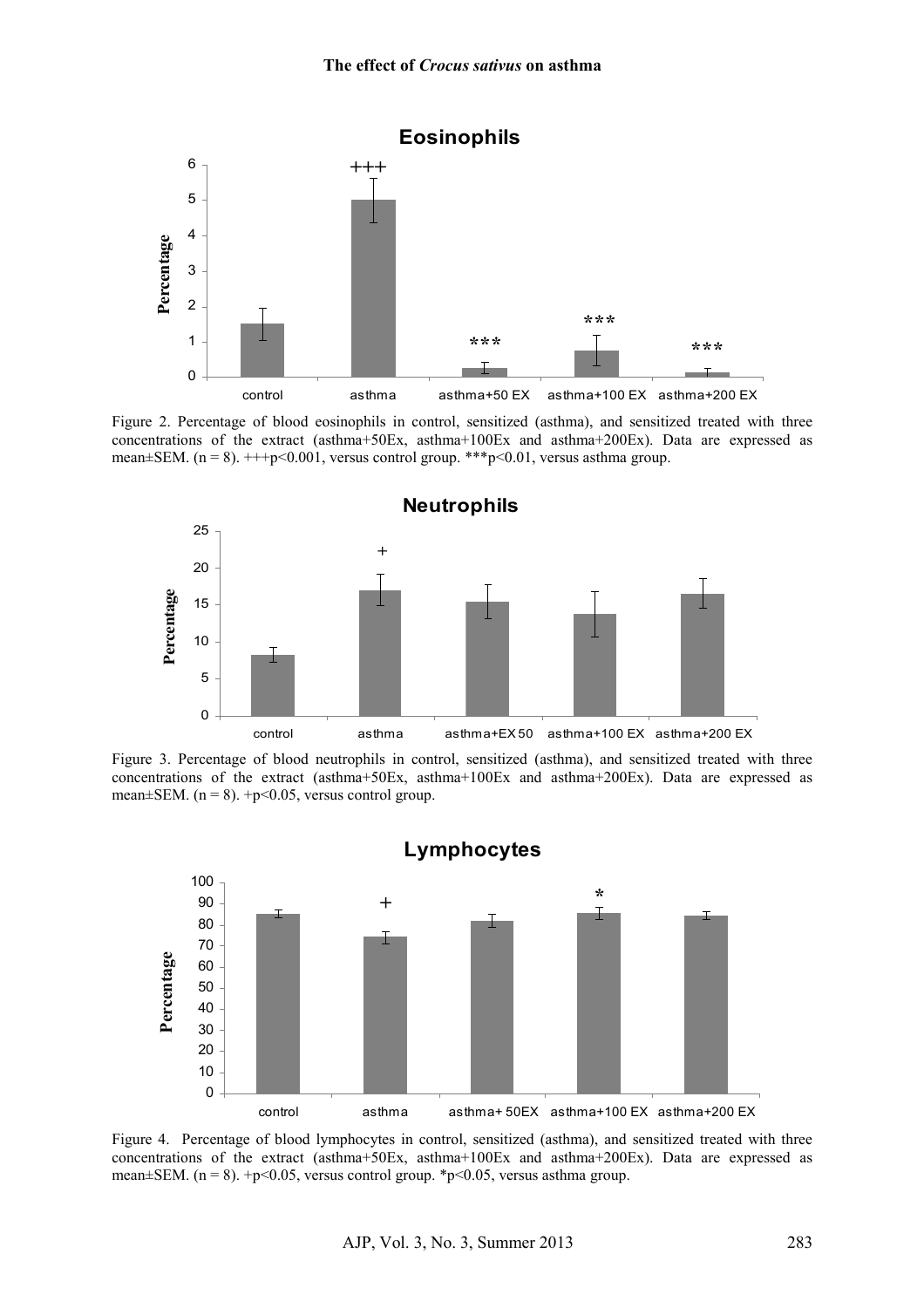

Figure 5. Total number of blood RBC in control, sensitized (asthma), and sensitized treated with three concentrations of the extract (asthma+50Ex, asthma+100Ex and asthma+200Ex). Data are expressed as mean $\pm$ SEM. (n = 8). \*\*p<0.01 and \*\*\*p<0.01 versus asthma group.



Figure 6. Total number of blood platelet count in control, sensitized (asthma), and sensitized treated with three concentrations of the extract (asthma+50Ex, asthma+100Ex and asthma+200Ex). Data are expressed as mean $\pm$ SEM. (n = 8).  $++p<0.001$ , versus control group. \*\*p $< 0.01$  versus asthma group.

#### **Discussion**

The results of this study showed increased total WBC, eosinophil, and neutrophil, but reduced lymphocyte count in sensitized animals compared with control ones. These data are along with the results obtained by Adamko et al. based on the increase in the number of mast cells, eosinophils, lymphocytes, neutrophils, and macrophages in mucosal layer of airway tract in asthmatic patients (Adamko et al., 2003). The increased total WBC and eosinophil count in sensitized animals have already been shown in previous studies that can confirm the sensitization of the rats in the present study (Boskabady et al., 2010a; Boskabady et al., 2010b).

Asthma is characterized by an inflammatory state resulting in activation of lung tissue cells and attraction and infiltration of leukocytes from the blood. The accumulation of eosinophilic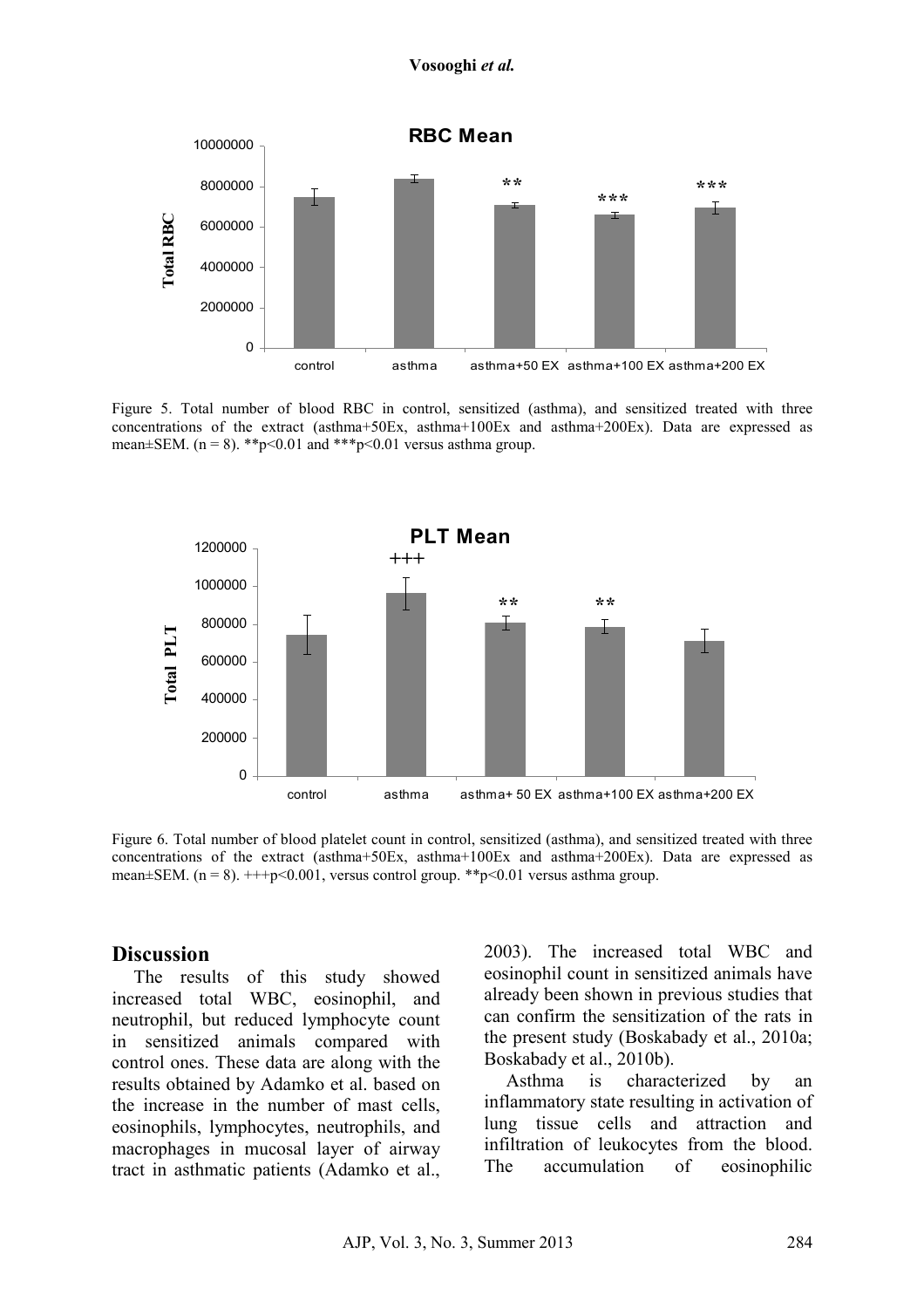leukocytes is a prominent feature of inflammatory reactions that occurs in allergic asthma. The increase in number of eosinophils is important since it correlates in time with an increase in bronchial hyperresponsiveness (Bloemen et al., 2007). They can be primed by a number of factors, such as IL-3, IL-5, chemokines, and platelet activating factor (PAF), resulting in inflammatory mediator release (Prussin and Metcalfe, 2006) such as major basic protein (MBP), eosinophil cationic protein (ECP), eosinophil-derived neurotoxin (EDN), and eosinophil peroxidase (EP) (Pearlman, 1999). Together, they can cause substantial damage to airway endothelial cells and extracellular matrix (ECM).

Not only eosinophilic inflammation but also neutrophilic inflammation may play roles in the pathogenesis of asthma. They can produce a wide range of products, including lipids (LTA4, LTB4, PAF, thromboxane (TX) A2), cytokines (IL-1β, IL-6, TNF-α, TGF-β, CXCL8), proteases (elastase, collagenase, matrix metalloproteinase (MMP) 9), microbicidal products (lactoferrin, myeloperoxidase, lysozyme), reactive oxygen intermediates (superoxide, hydrogen peroxide, OH<sup>−</sup> ), and nitric oxide (NO). Neutrophil products can cause airway narrowing, increased mucus secretion and increased airway hyperresponsiveness (Bloemen et al., 2007).

T cells, especially T helper 2 (Th2) lymphocytes, are important during the whole allergic cascade. However, a cooperative interaction between Th2 and T helper 1 (Th1) cytokines is involved in the pathogenesis of asthma. Th2 cells secrete cytokines, such as IL-3, IL-4, IL-5, IL-6, IL-9, IL-10, and IL-13, which exert a whole range of inflammatory effects. During response to environmental antigens in atopic subjects, Th2 cytokines are responsible for the production of IgE. In later stages of asthma, these cytokines are responsible for ongoing inflammation. Th1 cells secrete cytokines, such as IFN-γ, IL-2, IL-12, IL-18, TNF-α, and TNF-β. Several studies show elevated levels of proinflammatory cytokines in bronchoalveolar lavage fluid and blood of asthmatic patients and sensitized animals (Boskabady et al., 2012; Kim et al., 2003).

Pretreatment of sensitized animals with the extract of *C. sativus* caused significant decrease in total and differential inflammatory cells. The extract especially reduced eosinophil percentage in all concentrations. Since the main pathophysiological feature of asthma is airway inflammation, treatment of this disease should improve this phenomenon, so our findings show possible inhibitory effect of the saffron extract on inflammatory cells in sensitized animals. Moreover, these results confirm the antiinflammatory property of *C. sativus*  (Boskabady et al., 2012; Hosseinzadeh and Younesi, 2002). RBC count are increased in asthmatic patients due to narrowed and inflamed airway tracts thus air flow decreases and less oxygen reaches the lungs, moreover, asthma limits oxygencarrying capacity of RBCs which makes the bone marrow produce more RBCs. Although increase of RBC count in group asthma was not significant compared with control group, pretreatment with different concentrations of *C. sativus* inhibited elevation of RBC count in sensitized animals. This inhibitory effect of extract is in favor of anti-inflammatory effect of extract which maybe subsequently improved hyper-responsiveness and function of respiratory airways.

Our results indicate increase in platelet number of sensitized animals as in previous studies also platelet activation has been demonstrated in different inflammatory lung diseases including asthma (Averill et al., 1992; Kowal et al., 2006). Release of mediators contained in all types of platelet granules such as PAF and TGF-β can occur after activation that helps to improve inflammation process during asthma. *C. Sativs* in different concentrations, prevented the increase of platelet numbers in sensitized animals which can support the observations made in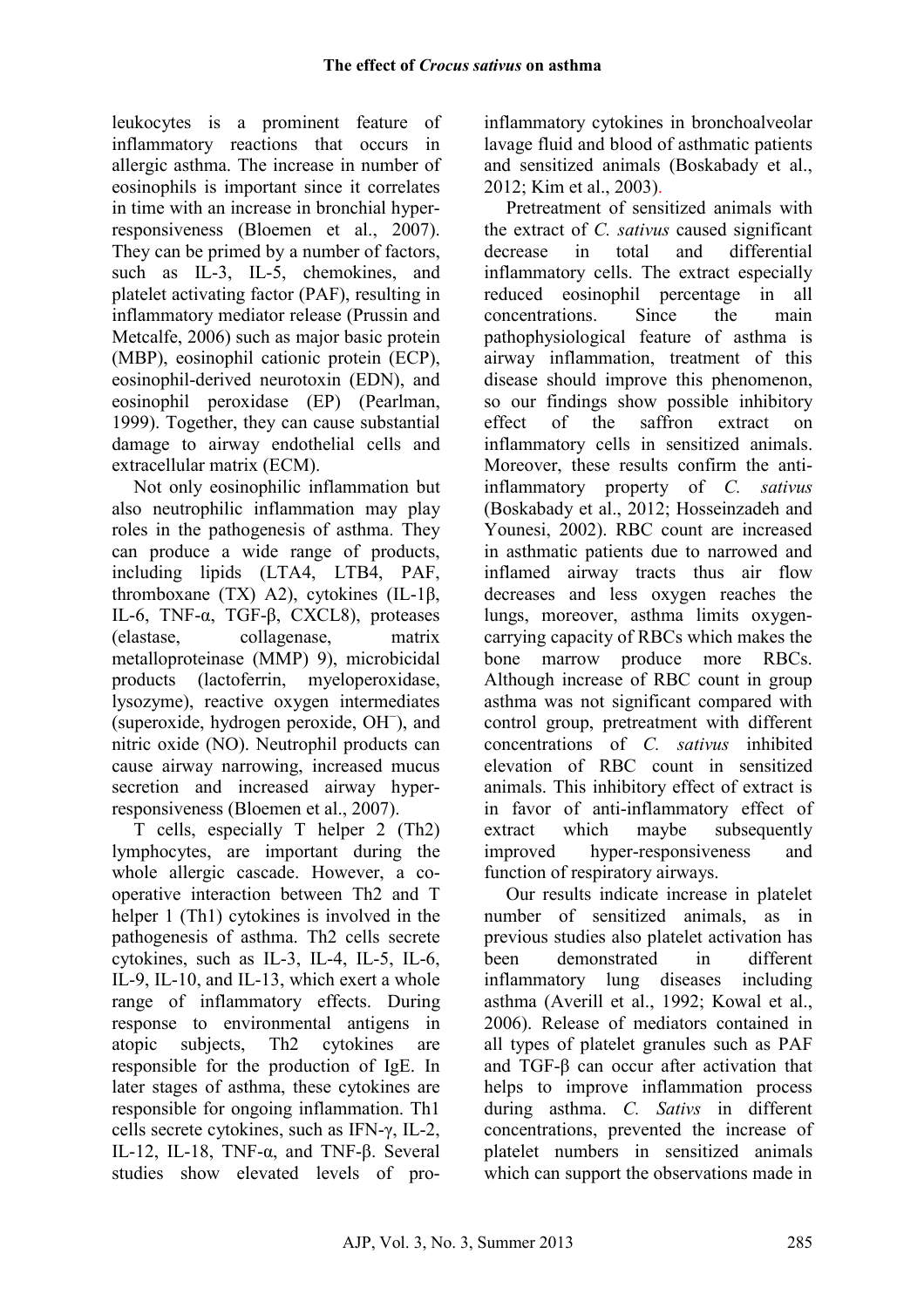former studies to express the antiinflammatory effect of saffron (Boskabady et al., 2012; Hosseinzadeh and Younesi, 2002).

Taken together these results demonstrated the preventive effect of the extract of *C. sativus* on WBC count, eosinophil percentage, and platelet number in the blood of sensitized rats which can indicate a prophylactic effect for the extract of the plant on asthma.

#### **Acknowledgments**

The authors would like to thank Prof. M.H. Boskabady for his valuable comments and suggestions that helped to improve the manuscript as well as all personnel of Biology Department of Islamic Azad University, Mashhad and Arsanjan Branch who helped to carry out of this research. This paper is a part of M.Sc. thesis.

#### **Conflict of interest**

There is not any conflict of interest in this study.

## **References**

- Adamko D, Odemuyiwa SO, Moqbel R. 2003. The eosinophil as a therapeutic target in asthma: beginning of the end, or end of the beginning? Curr Opin Pharmacol 3: 227- 232.
- Assimopoulou AN, Sinakos Z, Papageorgiou VP. 2005. Radical scavenging activity of Crocus sativus L. extract and its bioactive constituents. Phytother Res, 19: 997-1000.
- Averill FJ, Hubbard WC, Proud D, Gleich GJ, Liu MC. 1992. Platelet activation in the lung after antigen challenge in a model of allergic asthma. Am Rev Respir Dis, 145: 571-576.
- Barrett NA, Austen KF. 2009. Innate cells and T helper 2 cell immunity in airway inflammation. Immunity, 31: 425-437.
- Bloemen K, Verstraelen S, Van Den Heuvel R, Witters H, Nelissen I, Schoeters G. 2007. The allergic cascade: review of the most important molecules in the asthmatic lung. Immunol Lett, 113: 6-18.
- Boskabady MH, Adel-Kardan S. 1999. Increased muscarinic receptor blockade by

atropine in tracheal chains of ovalbuminsensitized guinea pigs. Pharmacology, 58: 300-308.

- Boskabady MH, Aslani MR. 2006. Relaxant effect of Crocus sativus (saffron) on guineapig tracheal chains and its possible mechanisms. J Pharm Pharmacol, 58: 1385- 1390.
- Boskabady MH, Eslamizade MJ, Tabatabaei A, Nemati H, Mansouri F. 2010a. Effect of inhaled fluticasone on lung inflammation administered during and after guinea pig sensitization. Arch Bronconeumol, 46: 215- 222.
- Boskabady MH, Ghasemzadeh Rahbardar M, Nemati H, Esmaeilzadeh M. 2010b. Inhibitory effect of Crocus sativus (saffron) on histamine (H1) receptors of guinea pig tracheal chains. Pharmazie, 65, 300-305.
- Boskabady MH, Tabatabaee A, Byrami G. 2012. The effect of the extract of Crocus sativus and its constituent safranal, on lung pathology and lung inflammation of ovalbumin sensitized guinea-pigs. Phytomedicine, 19: 904-911.
- Boskabady MH, Ziaei T. 2003. Effect of ascorbic acid on airway responsiveness in ovalbumin sensitized guinea pigs. Respirology, 8: 473-478.
- Flood-Page P, Menzies-Gow A, Phipps S, Ying S, Wangoo A, Ludwig MS, Barnes N, Robinson D, Kay AB. 2003. Anti-IL-5 treatment reduces deposition of ECM proteins in the bronchial subepithelial basement membrane of mild atopic asthmatics. J Clin Invest, 112: 1029-1036.
- Gleich GJ. 2000. Mechanisms of eosinophilassociated inflammation. J Allergy Clin Immunol,  $105: 651-663$ .
- Hosseinzadeh H, Ghenaati J. 2006. Evaluation of the antitussive effect of stigma and petals of saffron (Crocus sativus) and its components, safranal and crocin in guinea pigs. Fitoterapia, 77: 446-448.
- Hosseinzadeh H, Nassiri-Asl M. 2012. Avicenna's (Ibn Sina) the Canon of Medicine and Saffron (Crocus sativus): A Review. Phytother Res, 27:475-483.
- Hosseinzadeh H, Younesi HM. 2002. Antinociceptive and anti-inflammatory effects of Crocus sativus L. stigma and petal extracts in mice. BMC Pharmacol, 2: 7.
- Humbles AA, Lloyd CM, McMillan SJ, Friend DS, Xanthou G, McKenna EE, Ghiran S, Gerard NP, Yu C, Orkin SH, Gerard C.